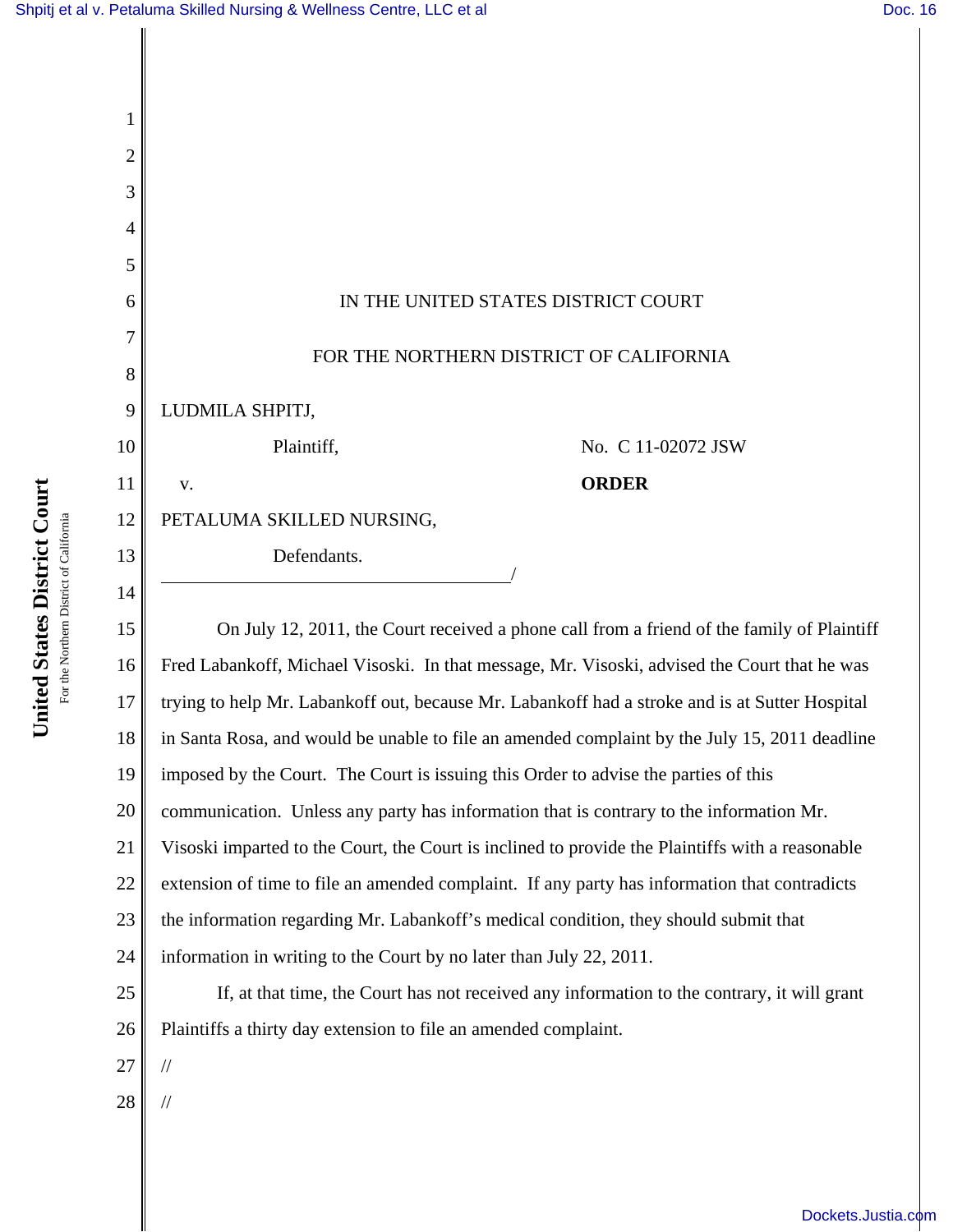| $\mathbf{1}$   | Any requests for extensions beyond that time must be made in writing by the Plaintiffs, |  |  |
|----------------|-----------------------------------------------------------------------------------------|--|--|
| $\overline{2}$ | or their legal representative, and must be supported by good cause.                     |  |  |
| 3              | IT IS SO ORDERED.                                                                       |  |  |
| $\overline{4}$ |                                                                                         |  |  |
| 5              | trus & White<br>Dated: July 14, 2011                                                    |  |  |
| 6              | JEFFREY S. WHITE WARE TO UNITED STATES DISTRICT JUDGE                                   |  |  |
| 7              |                                                                                         |  |  |
| $8\,$          |                                                                                         |  |  |
| 9              |                                                                                         |  |  |
| $10\,$         |                                                                                         |  |  |
| 11             |                                                                                         |  |  |
| 12             |                                                                                         |  |  |
| 13             |                                                                                         |  |  |
| 14             |                                                                                         |  |  |
| 15             |                                                                                         |  |  |
| 16             |                                                                                         |  |  |
| $17\,$         |                                                                                         |  |  |
| $18\,$         |                                                                                         |  |  |
| 19             |                                                                                         |  |  |
| 20             |                                                                                         |  |  |
| 21             |                                                                                         |  |  |
| 22             |                                                                                         |  |  |
| 23             |                                                                                         |  |  |
| 24             |                                                                                         |  |  |
| 25             |                                                                                         |  |  |
| 26             |                                                                                         |  |  |
| 27             |                                                                                         |  |  |
| 28             |                                                                                         |  |  |
|                |                                                                                         |  |  |
|                |                                                                                         |  |  |